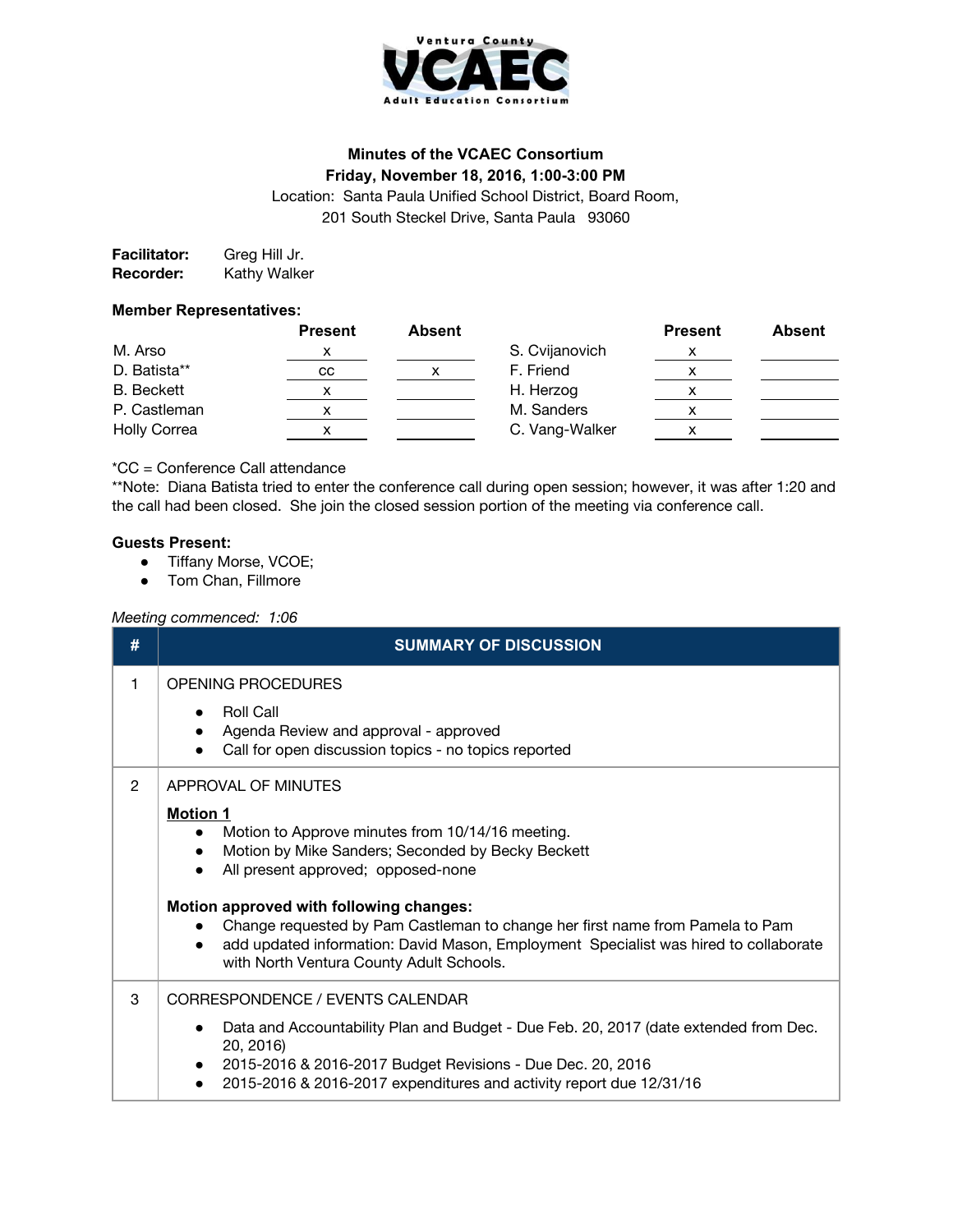

| 4 | <b>CONSENT ITEMS</b>                                                                                                                                                                                                                                                                                                                                                                                   |  |  |  |  |  |
|---|--------------------------------------------------------------------------------------------------------------------------------------------------------------------------------------------------------------------------------------------------------------------------------------------------------------------------------------------------------------------------------------------------------|--|--|--|--|--|
|   | Ojai USD would like to reallocate funding for programs that support K-12 success<br>$\bullet$<br>(\$12,000) to ESL in their 2016-17 budget - the switch is from Project2Inspire to ESL. The<br>SAC's code will switch \$10,000 from 5000 (Services and Other Operating Expenditures)<br>to 1000 (Cert. Personnel Salaries). The 2000 (Classified Personnel Salaries) will remain<br>the same           |  |  |  |  |  |
|   | Becky shared additional information stating that Ojai needs additional ESL classes - as<br>$\bullet$<br>their existing classes are full without advertising for the classes. ESL is still supporting<br>K-12 as many of the ESL parents in the classes have children in their K-12 district.                                                                                                           |  |  |  |  |  |
|   | <b>Motion 1</b>                                                                                                                                                                                                                                                                                                                                                                                        |  |  |  |  |  |
|   | A Motion was made to approve the budget revision for Ojai as presented.<br>$\bullet$                                                                                                                                                                                                                                                                                                                   |  |  |  |  |  |
|   | Motion by Mike Sanders; Seconded by Pam Castleman<br>$\bullet$                                                                                                                                                                                                                                                                                                                                         |  |  |  |  |  |
|   | All present approved; opposed-none; Motion passed<br>$\bullet$                                                                                                                                                                                                                                                                                                                                         |  |  |  |  |  |
| 5 | REPORTS OF ACTIVITIES / DISCUSSION                                                                                                                                                                                                                                                                                                                                                                     |  |  |  |  |  |
|   | <b>Changes to Member Representation:</b><br>$\bullet$                                                                                                                                                                                                                                                                                                                                                  |  |  |  |  |  |
|   | Tammy Herzog is replacing Alan Penner from Moorpark; Holly Correa is replacing<br>$\circ$<br>Tim Harrison from VCCCD. Both of the new members have submitted their<br>Intent to Participate forms and have the approval from their district Boards on file<br>with VCAEC.                                                                                                                              |  |  |  |  |  |
|   | <b>AEBG Summit Debrief (PM, MA, DB):</b>                                                                                                                                                                                                                                                                                                                                                               |  |  |  |  |  |
|   | Pam passed around summit highlights from sessions that she attended.<br>$\circ$                                                                                                                                                                                                                                                                                                                        |  |  |  |  |  |
|   | Michele also, attended the EISP session -She found the counseling feed very<br>$\circ$<br>valuable. The tool would help them manage transition better. She was<br>disappointed that it is not completely ready to roll out. Works like an IEP for<br>each student.                                                                                                                                     |  |  |  |  |  |
|   | In addition, she attended the ADE and workforce prep presented by San<br>Bernardino Consortium. One point was to combine accelerated learning and<br>workforce. GED students form a cohort - this gives you comradery. Take a<br>cohort of 30 or 40 people as a baseline; attend M-F in classes so they can get<br>GED after ESL and move on to pathway to workforce.                                  |  |  |  |  |  |
|   | Fillmore Unified School District Adult Ed presented Digital Literacy Project -<br>$\circ$<br>great presentation. After students demonstrate a level of commitment laptops<br>with wifi built into are given to students so they can coordinate their learning<br>through digital learning. These computers were actually made available for the<br>households. They have to show progress to get them. |  |  |  |  |  |
|   | Members expressed appreciation to Greg Gillespie for being at the Summit with<br>$\circ$<br>members from VCAEC. AJCC and Workforce development Board - work is<br>actually the combining of efforts                                                                                                                                                                                                    |  |  |  |  |  |
|   | <b>WDB-VC Report &amp; Data Submission</b>                                                                                                                                                                                                                                                                                                                                                             |  |  |  |  |  |
|   | Greg, would like to work on matrix for CTE classes so that it is a little easier to<br>$\circ$<br>work with. This was originally designed to use as a marketing tool; noted that it<br>is also important to show outcomes.                                                                                                                                                                             |  |  |  |  |  |